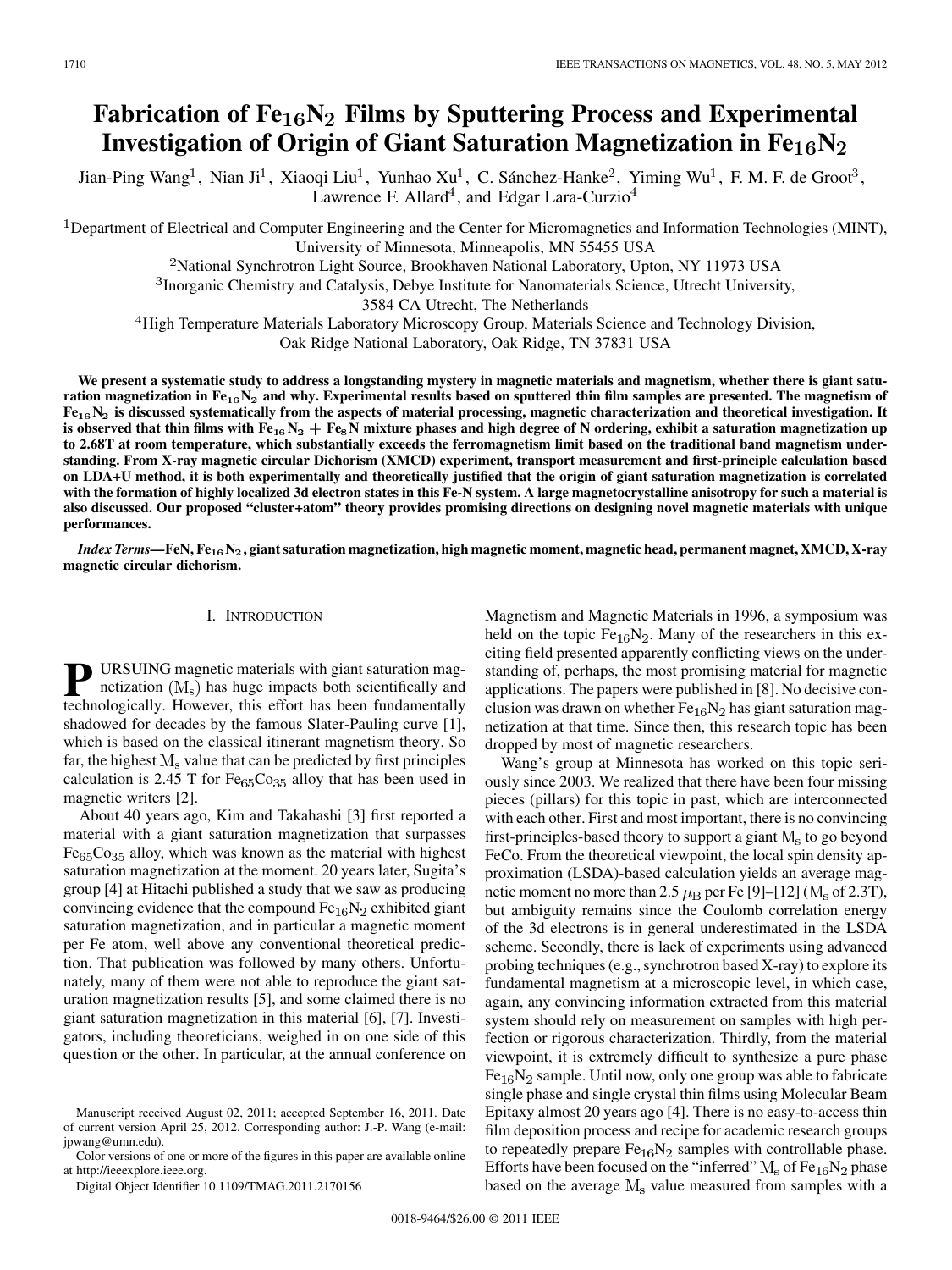mixture of different iron nitrides, in which case, the error bar caused by the determination of volume fraction and the estimation of  $M_s$  on other iron nitrides phases could easily overcome the  $Fe_{16}N_2$  contribution. Fourthly, there is no clear physics and explanation behind the inconsistency for all the experimental reports. This further blocks new researchers from entering this field. Due to "these interconnected missing pieces,"  $Fe_{16}N_2$  remained a material mystery among magnetic researchers [13] until we recently reported our theoretical study on the origin of the giant saturation magnetization of  $Fe_{16}N_2$  [14], [15].

In this paper, we present our systematic experimental effort on the  $Fe_{16}N_2$  by collectively and successfully addressing the four missing pieces on this topic through our seven years' effort. Several findings that we considered as key building blocks to this research topic will be reported in details: 1) repeatable fabrication of partially ordered  $Fe<sub>16</sub>N<sub>2</sub>$  samples with giant saturation magnetization by using a unique low-energy and plasma-free sputtering process; 2) discovery of the local 3d electron states in Fe<sub>8</sub>N and Fe<sub>16</sub>N<sub>2</sub> by using an element-specific magnetic characterization tool: synchrotron X-ray magnetic circular dichroism (XMCD); 3) finding of the N ordering effect on the magnetic behavior; 4) most importantly, developing a convincing theory to explain the origin of the giant saturation magnetization.

## II. EXPERIMENT AND CALCULATION

Epitaxial Fe $_{16}N_2$  thin films are fabricated by a facing target sputtering method. In this study, X-ray diffraction (XRD), X-ray reflectivity (XRR), transmission electron microscopy (TEM), and Auger Electron Spectroscopy (AES) experiments are conducted to determine the structural information of the prepared films. Vibrating sample magnetometry (VSM) is used to measure the in-plane M-H loops at room temperature. The temperature dependent transport properties are characterized Physical Property Measurement System (PPMS). To explore the localized feature and perform fundamental magnetism study, different Fe-N single phase samples are studied by x-ray absorption (XAS) and x-ray magnetic circular dichroism (XMCD) at National Synchrotron Light Source (NSLS), Brookhaven National Laboratory. A first principle calculation is performed using Vienna Ab-initial Simulation Package (VASP) code. In Section III, results based on these experiments and calculations are presented in an attempt to address the four "missing pieces" as stated previously.

## III. RESULTS AND DISCUSSION

## *A. Repeatable Fabrication of Partially Ordered Fe N Samples With Giant Saturation Magnetization*

*1) Sample Fabrication:* In this study, we have used facing target sputtering method. Fig. 1 shows the schematic diagram of the facing target sputtering system we used for this work. This system consists of two 4 inch circular Fe targets, placed face to face at a distance of  $\sim$ 10 cm. Two cylindrical permanent magnets are installed directly behind the water cooling cathodes, generating a magnetic field around  $100 \sim 200$  Oe with field direction perpendicular to the target surface. During the discharging process, electrons oscillate in the space between two targets in a helical motion due to the combined effects of



Fig. 1. Schematic of the facing target sputtering system and the location of targets, substrate, heater, working gas and pump.

both magnetic and electrical fields, which effectively improves the collision efficiency. More importantly, given this geometry, rather than charged ions, neutral atoms are more tentative to reach the substrate, which largely reduces the radiation damage of the plasma as well as the number of defects in the film during growth. This is of particular importance for the synthesis of such metastable phases and later on the post annealing process. Epitaxial  $Fe<sub>8</sub>N+Fe<sub>16</sub>N<sub>2</sub>$  samples were synthesized in the following method. GaAs (001) single crystal wafers were used as the substrate, and prior to the Fe-N growth, an Fe(001) underlayer was deposited to induce the Fe-N (001) texture at a substrate temperature of  $250^{\circ}$ C using pure argon as sputtering gas with a deposition rate of  $\sim 4.0$  Å/s and a working pressure of  $\sim$ 4 mTorr. The iron nitrides layer is subsequently deposited by means of sputtering iron target with an appropriate mixture of Ar and  $N_2$ with a total working pressure of 4 mTorr at room temperature. Fig. 2(a) shows the phase diagram obtained by tuning the  $N_2$ partial pressure while fixing every other parameters (specified in the figure caption) during the deposition. The phase information are obtained from XRD. From the phase diagram, it is seen that by allowing the  $N_2$  partial pressure to vary from 0 to 0.4 mTorr during deposition, c-lattice constant of Fe-N martensite is tunable in a wide range (Fig. 2(b)). Further increase of the  $N_2$ pressure results in the formation of a nitrogen-rich  $Fe<sub>4</sub>N$  phase. Refined tuning at the neighborhood of supersaturation threshold allows the optimization of Fe-N martensite with atomic ratio around 8/1 (checked by AES) with better crystal perfection. However, although the Fe-N martensite bct phase can be directly synthesized and shows good epitaxial adaption, we were unable to obtain the  $Fe_{16}N_2$  phase from a direct deposition using the sputtering process, which requires N to interstitially occupy every other octahedral site in an orderly fashion. This is extremely difficult due to the thermodynamically more stable competing nitrogen rich phases (e. g.  $\gamma'$ -Fe<sub>4</sub>N) during the sputtering process [16].

After *in situ* post annealing samples at substrate temperature of  $120^{\circ}$ C, the diffraction peak at  $28.6^{\circ}$  develops, which can be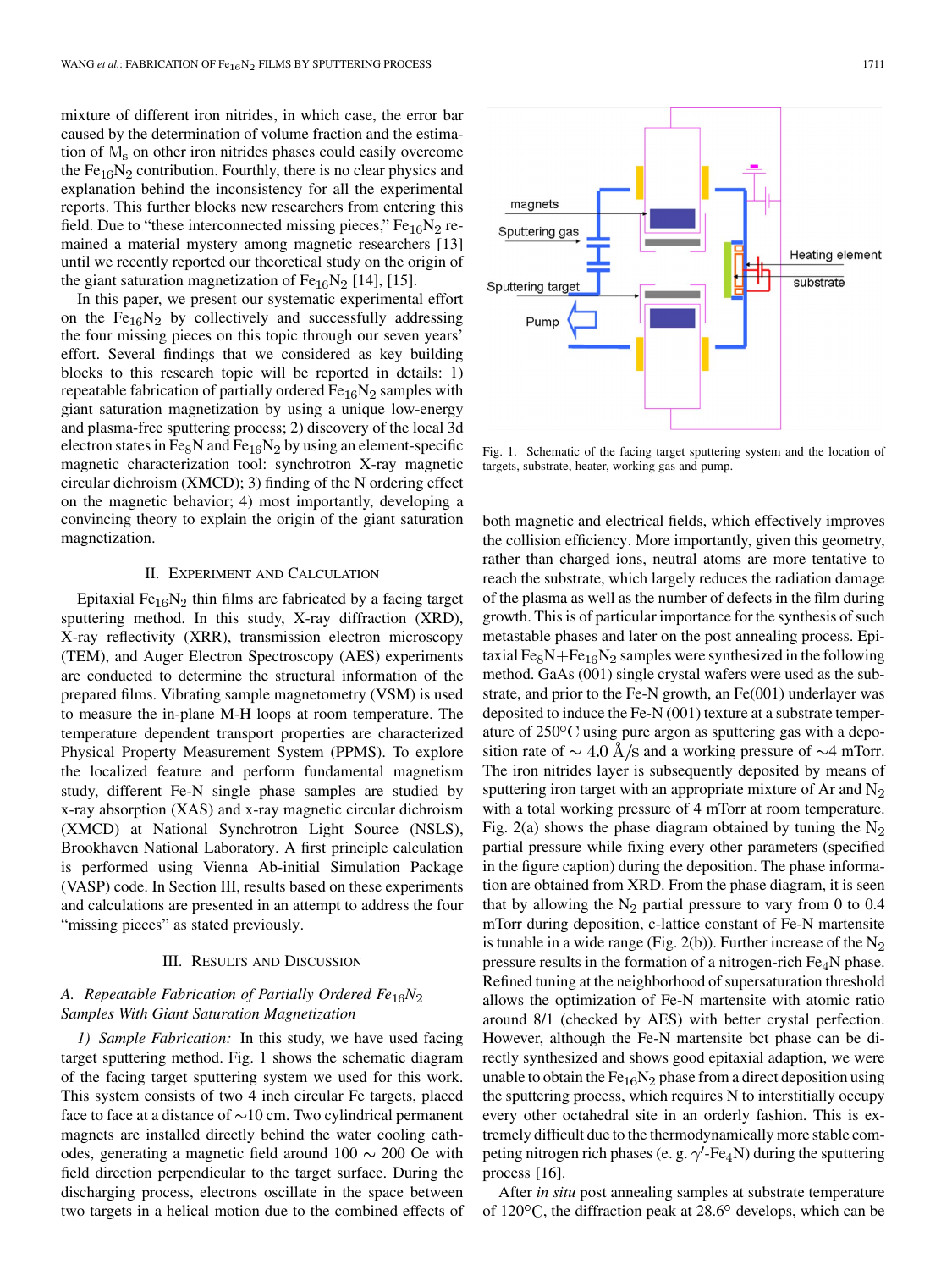

Fig. 2. (a) Fe-N phase diagram of thin films fabricated on Fe (001) buffered GaAs (001) substrate by FST. (b) Typical XRD spectrum of  $\alpha'$ -Fe-N (Fe<sub>8</sub>N) as it approaches the oversaturation limit in the martensite solid solution.

indexed as  $Fe_{16}N_2(002)$ . The corresponding d-spacing is doubled in comparison with Fe-N martensite (002). This suggests the appearance of long range chemically ordered N occupation. A typical XRD is shown in Fig. 3(a). The texture deviation as evaluated by Rocking Curve on the  $Fe_{16}N_2(004)$  is shown with its full width of half maximum (FWHM) is determined to be  $\sim 0.7^{\circ}$  (Fig. 3(b)). In consistent with our previous report [17], the degree of N site ordering as defined by the integrated intensity ratio from the X-ray diffraction peaks  $(I_{(002)}/I_{(004)})$  deviates from the structure factor calculation based on single crystal Fe<sub>16</sub>N<sub>2</sub> and typically yields an ordering parameter  $0.3 \sim 0.35$ , which is defined as

$$
D = \frac{I^{obs}(002)/I^{obs}(004)}{I^{cal}(002)/I^{cal}(004)}.
$$

where  $I^{obs}(002)$  and  $I^{obs}(004)$  denote the integrated intensity of Bragg peaks of  $Fe_{16}N_2(002)$  and (004) planes according to the XRD measurement.  $I^{cal}(002)$  and  $I^{cal}(004)$  represent integrated intensity these two peaks calculated from fully ordered  $Fe_{16}N_2.$ 

*2) Structural Characterization:* The atomic concentration (Fe, N, O, C and Ga) of the partially ordered film with thickness around 100 nm is characterized by Auger depth profile as shown in Fig. 4. A uniform distribution of N and Fe inside the film with atomic ratio Fe/N  $\sim 8/1$  is observed. A sharp drop of N at.% is observed at the Fe-N/Fe interface, suggesting no significant N diffusion occurs even annealing process is involved.



Fig. 3. (a) XRD on post-annealed  $Fe_{16}N_2$  sample. (b) Rocking curve measured Fig. 5. (a) XKD on post-anneared  $Fe_{16}$ <sup>1</sup> on  $Fe_{16}N_2(004)$  with FWHM  $\sim 0.7^{\circ}$ .



Fig. 4. Auger depth profile on post annealed  $Fe_{16}N_2$  sample.

It is important to notice that less than 1% O is detected in these films. Potential elements such as As, Ga, C can not be detected inside the films.

For thin film samples, it is known that one of the main sources of error bars on determining the  $M_s$  is the sample thickness measurement. To resolve this problem, two techniques are used to measure the same sample to ensure the accuracy. In Fig. 5(a), we show background subtracted XRR data of a prepared sample, which is fitted by a two layer model with the structural information outlined in the figure. The same sample is also prepared in cross-section TEM specimen. The image is shown in Fig. 5(b). The layered structure and the well-defined Fe-N/Fe interface are clearly visible given the microstructure and morphology contrast between these two layers. The corresponding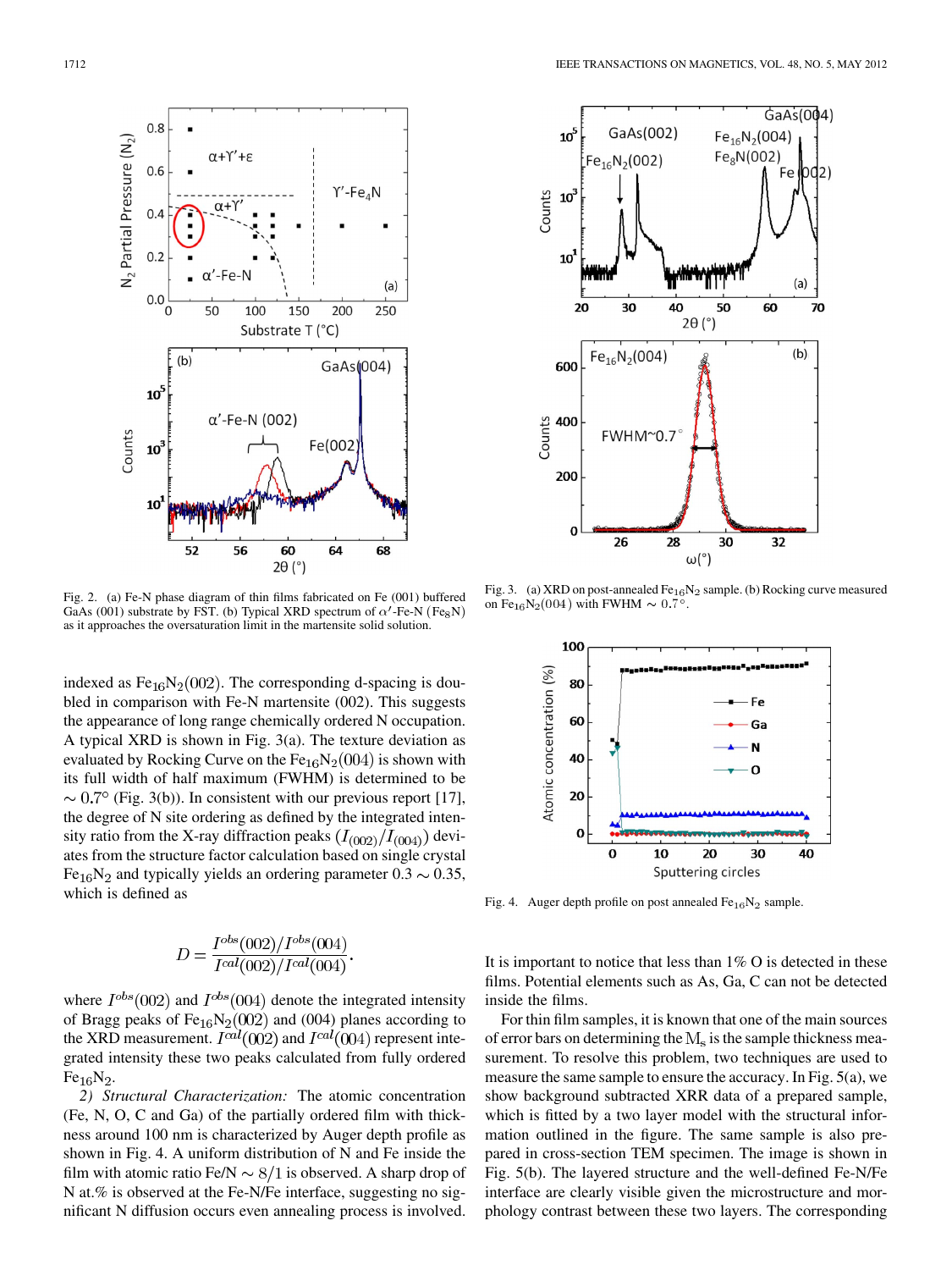

Fig. 5. (a) Typical XRR curve of Fe-N/Fe/GaAs sample with the fitted thickness structure shown in the figure. (b) Bright-field TEM cross-section image for the same sample; the layer structure is well-resolved by diffraction contrast.

thicknesses match reasonably well with that obtained from the XRR simulation.

*3) Saturation Magnetization:* The total magnetic moments were measured by using a vibrating sample magnetometer (VSM), which was calibrated by a standard Ni sample at room temperature. Samples are cut into squares approximately  $5 \times 5$  mm in size. To precisely evaluate the film area, two methods were applied in order to minimize the error: 1) samples subject to VSM test were cut into a rectangular shape, and the total areas were calculated by measuring the side lengths using a micrometer; 2) the total mass of the same sample was measured and compared with the weight of a reference GaAs substrate with known area. The differences in the value of the sample area obtained between these two methods were treated as the error bar, which was  $\langle 2\% \rangle$ . In order to subtract the diamagnetic contribution from the measured data and rule out possibility of any additional contribution from the magnetic impurities within the substrate, M-H loops from the pieces of substrate used for each film were subtracted from the corresponding raw data of the film. The absolute value of magnetization typically fell within the range of  $10^{-3} \sim 10^{-4}$  emu, with testing error of  $\sim$ 3%. First, to evaluate the magnetic contribution of the Fe seed layer, Fe/GaAs samples with different thickness were purposely grown to determine its saturation magnetization contribution as shown in Fig. 6. Subsequently, the magnetization of the Fe-N layer was calculated by subtracting the Fe seed layer contribution with the assumption of the  $M_s$  for the Fe seed layer to be 2.02 Tesla according to average value obtained here. Fig. 6 also plots the  $M_s$  of the pure Fe<sub>8</sub>N samples with different film thicknesses, a typical  $M_s$  of 2.18 T is observed. It is worth noticing that the  $M_s$  evaluated from the prepared pure Fe samples is lower than that of its bulk value. This is likely due to the formation of Fe/GaAs interfacial phases, in which case, its magnetization is subtle to assess based on VSM approach. However, this is confirmed in our recent depth dependent polarized neutron reflectivity magnetic characterization study (not shown here).



Fig. 6. Saturation magnetization on Fe and as-deposited Fe-N ( $Fe<sub>8</sub>N$ ) thin films as a function of film thickness. In the Fe-N samples, all the Fe underlayer is fixed to be 22 nm.



Fig. 7. Saturation magnetization as a function of D degree of N site ordering (see text) with a fixed layer structure as specified.

After annealing, samples with different ordering parameter D can be obtained. Fig. 7 shows the  $M_s$  measured in Fe-N/Fe/ GaAs samples as a function of degree of N ordering (D). It is seen that as the D increases, the  $M_s$  of the whole film increases accordingly, arrives at a point of 2.47T at  $D \sim 0.33$  and the calculated  $M<sub>s</sub>$  for that Fe-N layer is  $\sim$ 2.68 T. Therefore, saturation magnetization significantly exceeding the FeCo alloy is observed in films prepared here.

In addition to develop giant  $M_s$ , it is also clear that the Fe-N films develop crystalline anisotropy perpendicular to the thin film plane. Fig. 8 shows the hysteresis loops of partially ordered Fe-N/Fe/GaAs and Fe/GaAs samples. Besides the huge difference in the saturation magnetization, it is obvious that remanent magnetization  $(M_r)$  in the Fe film is almost equal to the saturation magnetization, indicating the easy axis is along the in-plane direction. On the other hand, with the presence of the Fe-N layer, the remanence  $(M_r)$  is much smaller than  $M_s$ . These results can be interpreted as that the easy axis of Fe-N/Fe/GaAs films exists out of thin film plane, which can be attributed to the perpendicular anisotropy due to the bct structure in  $Fe<sub>8</sub>N$  and  $Fe<sub>16</sub>N<sub>2</sub>$ . In particular, as the applied field varies from zero to the saturation field  $(H_s)$ , the magnetization of the film starts with a switching process due to domain movement, followed by a coherent rotation as the applied field goes beyond  $H<sub>c</sub>$ . Thus, the perpendicular anisotropy is exclusively determined by  $H_s$  measured in plane and average  $M_s$ . Furthermore, plotted in Fig. 9(a) is  $H_s$  mea-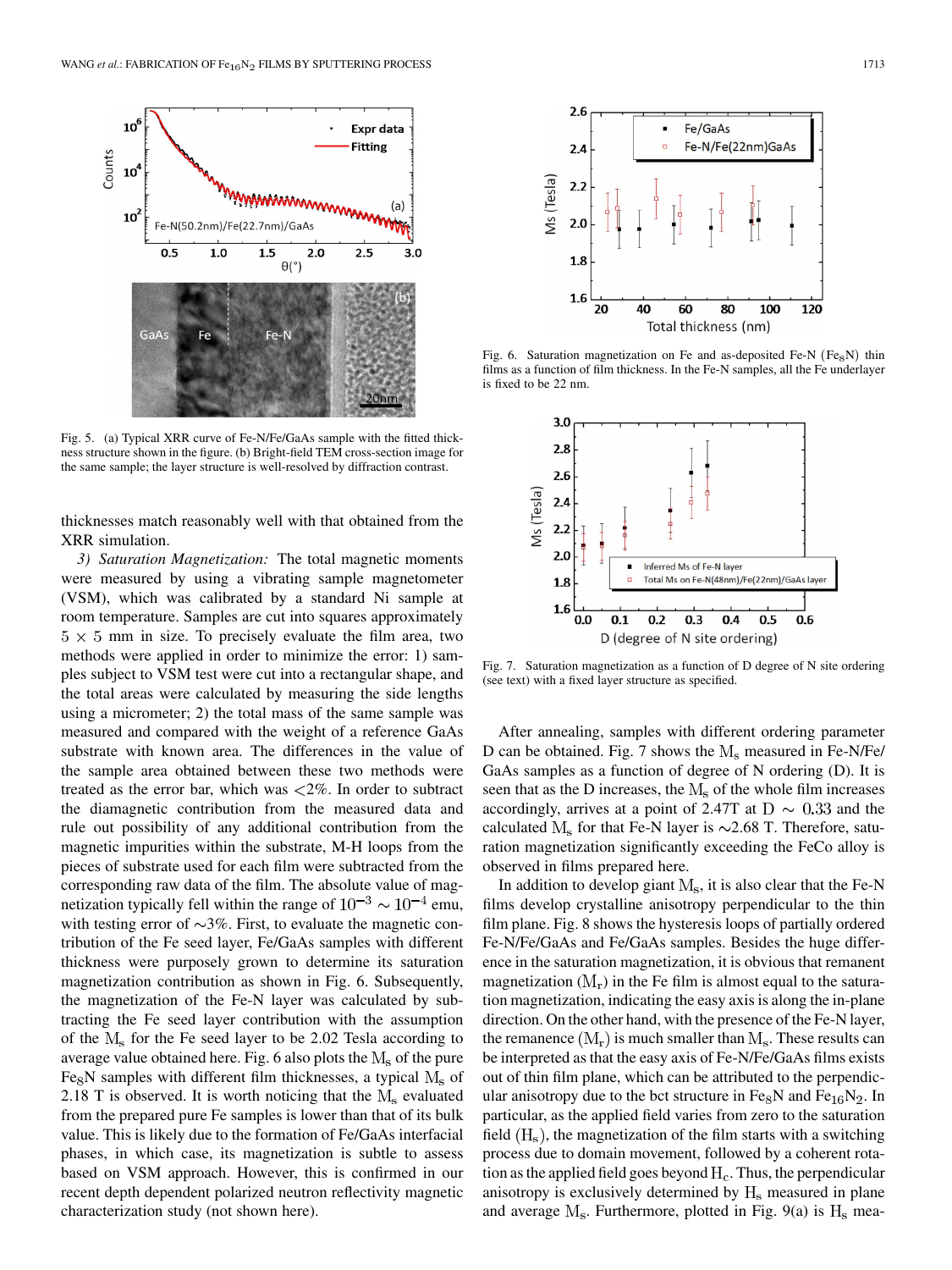

Fig. 8. M-H loops measured on Fe/GaAs and post annealed Fe-N/Fe/GaAs with thickness specified in text.



Fig. 9. (a) Saturation magnetization vs. N site ordering (D); (b) uniaxial anisotropy as a function of N site ordering.

sured on a series of Fe-N/Fe/GaAs with fixed thickness on each layer (Fe-N(48 nm)/Fe(22 nm)/GaAs) as a function of N ordering (D). It is seen that the  $H_s$  increases rapidly and saturates as D increases with a typical range from  $4 \sim 7$  kOe. By applying the equation, the effective perpendicular anisotropy  $(K_u)$  of the Fe-N/Fe/GaAs films is plotted in Fig. 9(b), and the Ku of the Fe-N layer is estimated by assuming the  $K<sub>p</sub>$  for the Fe seed layer is much smaller than that of the Fe-N layer. It is important to notice that the  $K_p$  as well as  $H_s$  obtained here closely resembles the perpendicular anisotropy measured by torque curve on the single phase high  $M_s$  samples. However, the shape anisotropy developed here is expected to be larger than  $K_u$ , in which case, the magnetization domain lies out of film surface but cannot reach the perpendicular direction to the sample surface.



Fig. 10. Atom (Fe4d) + cluster(Fe4e and Fe8h) model calculation: Local magnetic moment of three different Fe sites in  $Fe_{16}N_2$  versus on site U.

#### *B. Discovery of the Local 3d Electron States ATOM*

*1)* Atoms  $(Fe) + Clusters$   $(Fe<sub>6</sub>N)$  *Model:* As governed by the Slater-Pauling Curve, it is known that itinerant ferromagnetism predicts the existing limit that the highest saturation magnetization for a material achievable so far is 2.45 T realized in  $Fe<sub>65</sub>Co<sub>35</sub>$  alloy, which originates from the imbalanced occupation of the 3d spin up and down electron bands. Though ionic transition elements such as  $Fe<sup>3+</sup>$  possess local magnetic moment up to 5  $\mu$ B per iron atom, they usually exist in solids with ferrimagnetic or antiferromagnetic order and are always accompanied with large volume percentage of non-magnetic ions such as  $Q^{2-}$  or  $S^{2-}$ , which significantly reduces the saturation magnetization  $(M_s)$ . Therefore, to realize the giant saturation magnetization, one possible scenario is the coexistence of localized and itinerant electrons, the former provides the giant moment and the latter guarantees the ferromagnetic order.

In our previous study  $[14]$ , an "atom + cluster" model was proposed to explain the giant saturation magnetization in Fe $_{16}$ N<sub>2</sub>. It was demonstrated that an unusual correlation effect arises within the Fe-N octahedral cluster region and the effective on-site 3d-3d Coulomb interaction increases due to a substantial 3d electrons charge density difference between interior and exterior clusters as schematically illustrated in Fig. 10, which leads to a partially localized electron configuration with a long range ferromagnetic order. First principle calculation based on LDA+U method [18] shows that giant saturation magnetization can be achieved at sufficiently large Hubbard U values. In particular, the U value of Fe outside (Fe4d) the cluster sphere was fixed at 1 eV and the magnetic moment change was then plotted for three Fe sites as the U inside the cluster (same U is assumed for both Fe4e and Fe8h) varied. The J parameter (Stoner parameter) was taken to be U/10. Calculations were performed by using the Vienna ab initio simulation package (VASP), with Projector Augmented Wave potential [19]. A plane wave cutoff corresponding to a kinetic energy of 250 eV was used. A k mesh of  $8*8*8$  was used to sample the supercell. The exchange correlation function was approximated with the fully localized limit of the local spin density approximation +U method [20]. The lattice constant was constrained according to its bulk value. The density of states (DOS) were calculated with fine k meshes using a tetrahedron method with Blöchl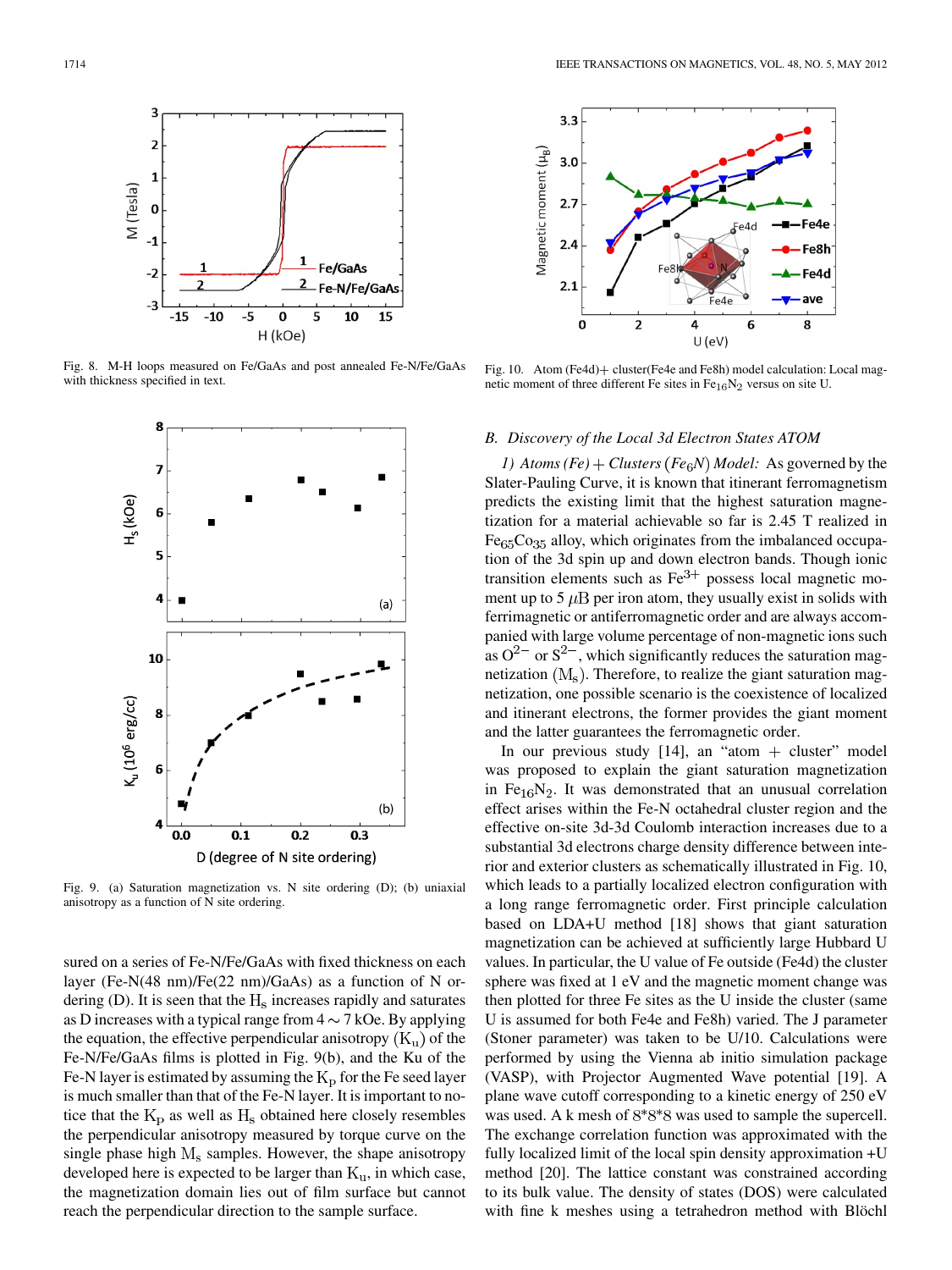

Fig. 11. (a) Fe L edge XAS for various Fe-N phase thin-film samples. (b) XAS simulation of localized and itinerant Fe L edge spectra. (c) Fe L edge XMCD measured on various Fe-N thin films. (d) XMCD simulation on localized and itinerant Fe L edge spectra.

corrections as implemented in VASP. Both Fe4e and Fe8h sites are sitting inside the Fe-N octahedral cluster. As the U increases, they favor rapid polarization while for the Fe4d site, which sits outside the Fe-N cluster, exhibits slow decay of the moment from 2.9 to 2.6  $\mu$ B/Fe and levels off at high U values. It is seen that when U is large enough, an average magnetic moment above 3  $\mu$ B/Fe is obtained. It is emphasized that the U is typically  $1 \sim 2$  eV for metal Fe. However, in the present case, as the Fe-N forming the Fe6-N cluster, an unusual correlation can be brought up and consequently results in a strong enhancement of coulomb U.

*2) XAS and XMCD Experiments:* Encouraged by these results, X-ray magnetic circular dichroism (XMCD) experiments were carried out on a series of well textured Fe-N samples grown on single crystal (001) GaAs substrate. Plotted in Fig. 11(a) are the total-electron-yield mode iron L2,3 edges XMCD spectrum for single phase  $Fe<sub>3</sub>N, Fe<sub>4</sub>N, Fe<sub>8</sub>N$  and partially ordered  $Fe<sub>16</sub>N<sub>2</sub>$  samples, which were normalized to the L3 edge peak position. Similar to L edge XMCD data collected on pure iron metal, it is seen that the main excitation threshold occurs at the photon energy 708  $\pm$  1 eV and 721  $\pm$  1 eV for all these iron nitride samples, which is attributed to band-like states of the 3d electrons. Unexpectedly, it is obvious and interesting to notice, for the XMCD spectra of Fe<sub>8</sub>N ( $\alpha'$  phase) and partially ordered Fe<sub>16</sub>N<sub>2</sub> ( $\alpha''$  phase) samples, there appear additional features on both edges. As shown in Fig. 11, this feature can be numerically reproduced by considering a spectrum of atomic-like Fe 3d6 to 2p53d7 multiplet transition in a D4h crystal symmetry superimposing with the band-like Fe, which provides solid evidence that two electron states (band-like and atomic like) coexist in  $Fe<sub>8</sub>N$ and  $Fe_{16}N_2$ .

We also conclude that the ionic Fe contribution in the  $Fe<sub>8</sub>N$ and  $Fe<sub>8</sub>N<sub>2</sub>$  samples are not attributed to the presence of surface oxides. In the XAS data, it is seen that spectra for all these samples have metallic and ionic Fe signals due to surface native oxides. However, in the XMCD spectra, the ionic Fe signals are significantly reduced in  $Fe<sub>3</sub>N$  and  $Fe<sub>4</sub>N$  case and can be safely neglected. For the spectra of  $Fe_{16}N_2$  and  $Fe_8N$ , the XMCD of the ionic signals are strong compared to the  $Fe<sub>3</sub>N$  and  $Fe<sub>4</sub>N$ cases.

*3) Resistivity Measurement:* Fig. 12 shows the resistivity versus temperature curve measured from 5 K to 300 K for partially ordered  $Fe_{16}N_2/Fe/GaAs$  and  $Fe/GaAs$  samples prepared here. Coincident with the observation by Sugita on their MBE samples, a giant residual resistivity is also present, which is significantly larger than metal Fe. Given that their samples are single-crystal, it is highly likely that such a constant resistivity background originates from the intrinsic properties of the  $Fe<sub>16</sub>N<sub>2</sub>$  phase rather than from scattering by defects. The independent temperature resistivity behavior at low temperature was reported in thin films of the LaSrMnO system [21], which was attributed to the presence of phonon-less electrons tunneling, hinting at the existence of "atomic-like" electron states.

### IV. N SITE ORDERING EFFECT

Now we discuss the conflicting observations of the  $M_s$  in this material system. In general, it is accepted that the ferromagnetism of 3d transition metals and their alloys is governed by the famous Slater-Pauling curve. In that case, a magnetic moment of 2.5  $\mu$ B per atom is considered as the limit and realized in the  $Fe<sub>0.65</sub>Co<sub>0.35</sub>$  alloy system at room temperature. This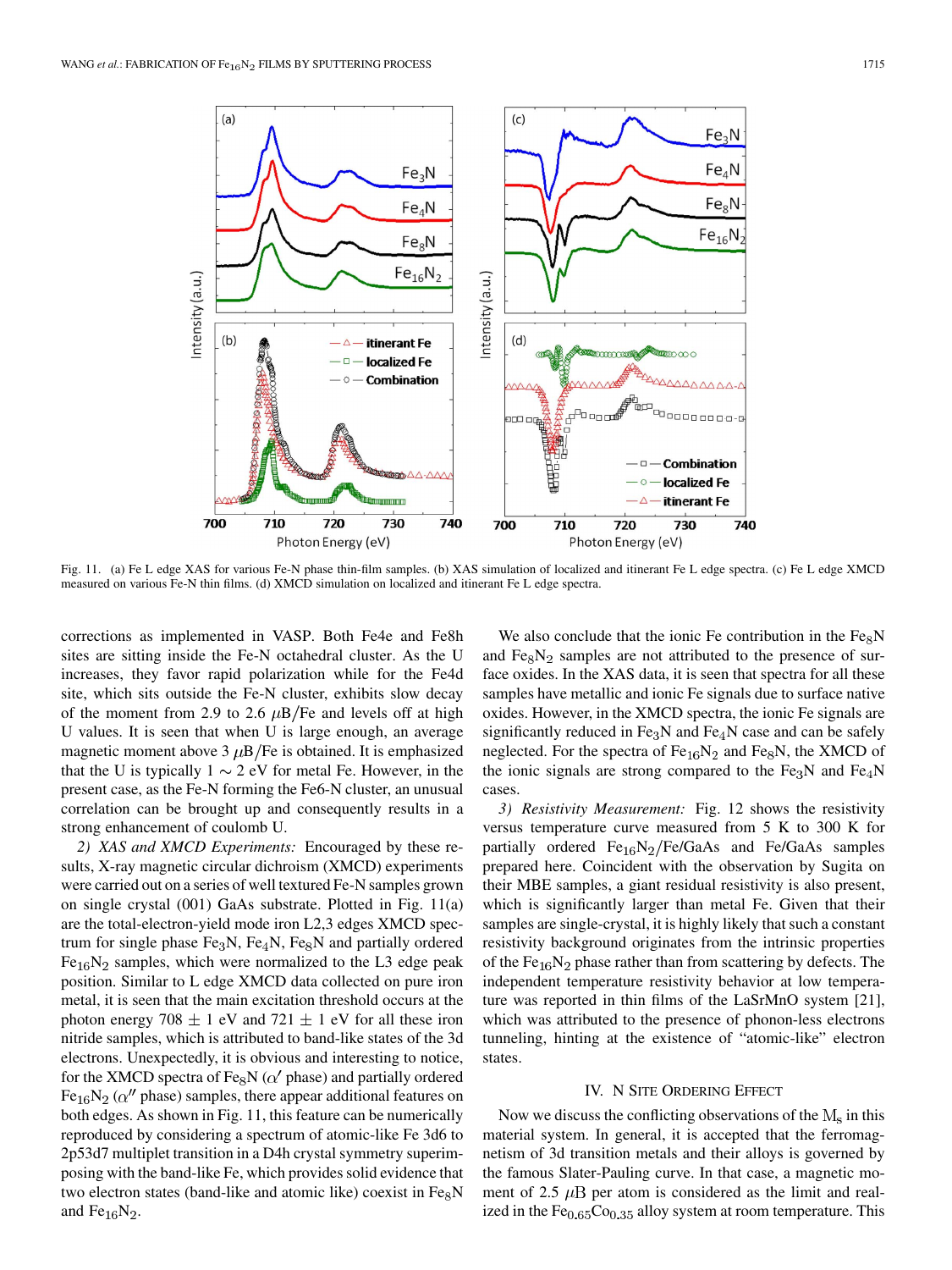

Fig. 12. Resistivity vs. Temperature curve for Fe on GaAs and partially ordered  $Fe<sub>16</sub>N<sub>2</sub>$  on GaAs with Fe seed layer.

is far below the experimental claim (3.2  $\mu$ B/Fe) observed in the single-phase  $Fe<sub>16</sub>N<sub>2</sub>$  samples ([4]), and in the sputteringbeam-prepared epitaxial samples (2.9  $\mu$ B/Fe) [22] as well as in the present results (2.93  $\mu$ B/Fe). It is also appealing to notice that in all these three experiments, the degree of N site ordering strongly affects the average magnetic moment of the Fe/N =  $8/1$  ( $\alpha' + \alpha''$ ) system. In accordance with the proposed model (atom+cluster model), since the N atoms are arranged in an ordered fashion and occupy every other octahedral site, the key to realizing high moment is to establish "spatial isolation" of Fe-N clusters in the sense that no neighboring clusters are shared by a common iron atom site (Fig. 13(a)). In this case, strong Coulomb interaction arises due to the charge difference both interior and exterior to the cluster region, and consequently leads to the appearance of localized electrons on Fe sites within the Fe-N clusters (Fe4e and Fe8h), and itinerant band-like electrons on the rest of the Fe sites (Fe4d) outside the clusters. In the atomic limit, a magnetic moment of 4  $\mu$ B/Fe is realized given Hund's first rule for highly localized electrons, and  $\sim 2.0 \,\mu$ B/Fe is considered for band-like electrons according to itinerant Fe. This will produce an average magnetic moment of  $\sim 3.5 \mu B/Fe$  for the chemically ordered Fe<sub>16</sub>N<sub>2</sub>. However, in the disordered  $Fe<sub>8</sub>N$ , due to the N random occupation, there exists both N-rich and N-poor local regions, as schematically shown in Fig. 13(b) and (c). In the N-rich case, the Fe-N clusters are inevitably "connected" through their neighboring Fe-N clusters, in which the corner-shared or edge-shared Fe atoms are present. These Fe atoms closely resemble the local chemical environment of Fe sites in N-rich phases such as  $Fe<sub>4</sub>N$  or  $Fe<sub>3</sub>N$ . Consequently, the significant charge difference brought up in a "separated cluster" scenario disappears. Therefore, electrons residing on these sites evolve from highly localized atomic-like states to itinerant band-like states, again due to the reduction of Coulomb interaction. In the N-poor case, though the "cluster separation" is still maintained, the dominant population of Fe sites is metallic-like, which also leads to the reduction of average magnetic moment. To give a quantitative estimation, in  $\alpha''$ -Fe<sub>16</sub>N<sub>2</sub>, 75% of iron sites (Fe4e and Fe8h) have only one N as the nearest neighbor (NN). The remaining 25% consists only of Fe4d with no surrounding N. However, in  $\alpha'$ -Fe<sub>8</sub>N, the percentage of iron sites with  $0, 1, 2$  and  $3$  N atom(s) as NN was



Fig. 13. (a) Fe $_{16}N_2$  crystal structure; (b) N rich local region in Fe<sub>8</sub>N; (c) N poor local region in  $Fe<sub>8</sub>N$ 

TABLE I

| $\boldsymbol{m}$ |    |          | ັ       | <b>Total</b> |
|------------------|----|----------|---------|--------------|
| $\%$<br>m        | oo | $\Delta$ | $\cdot$ |              |

calculated under the binomial distribution assumption using the following equation. The result is summarized below

$$
P_m = \frac{6!}{(6-m)!m!} \left(\frac{1}{8}\right)^m \left(1 - \frac{1}{8}\right)^{n-m}
$$

where  $P_m$  is defined as the percentage of the iron sites that have m N atoms as NN. Similarly, we consider that highly localized Fe sites ( $m = 1$  case) possess a magnetic moment of 4  $\mu$ B and band-like Fe sites ( $m = 0, 2$  and 3) possess a moment of 2  $\mu$ B. The average magnetic moment of 2.6  $\mu$ B/Fe is obtained, which is substantially lower than that of  $Fe_{16}N_2$ . As for the N partially ordered case, a non-trivial scenario could occur if Fe-N clusters are interconnected in a macro scale, say a few hundreds of atoms, then the assumption of the magnetic moment of 4  $\mu$ B/atom for the m = 1 case would be no longer valid. From the perspective of bond percolation theory, the threshold impurity concentration  $Pc$  is 0.12 for an fcc lattice [23], which is less than that in Fe/N =  $8/1$  case ( $p = 0.125$ ). This suggests a random distribution of the N in this lattice system would cause a global connection of Fe-N octahedral clusters and give rise to band-like iron behavior. From a broader perspective, to rationalize the giant magnetic moment, it is essential to consider the formation of localized electron states where Hund's rule can be suitably applied. The present "cluster+atom" model considers the electron localization and explicitly discusses the evolution from localized to itinerant electron states of Fe due to the local chemical environment change, in which the N site ordering effect can be interpreted.

## V. CONCLUSION

In summary, we present a systematic effort on the Fe by collectively and successfully addressing the four "missing pieces" of this topic. Several findings that we considered as key building